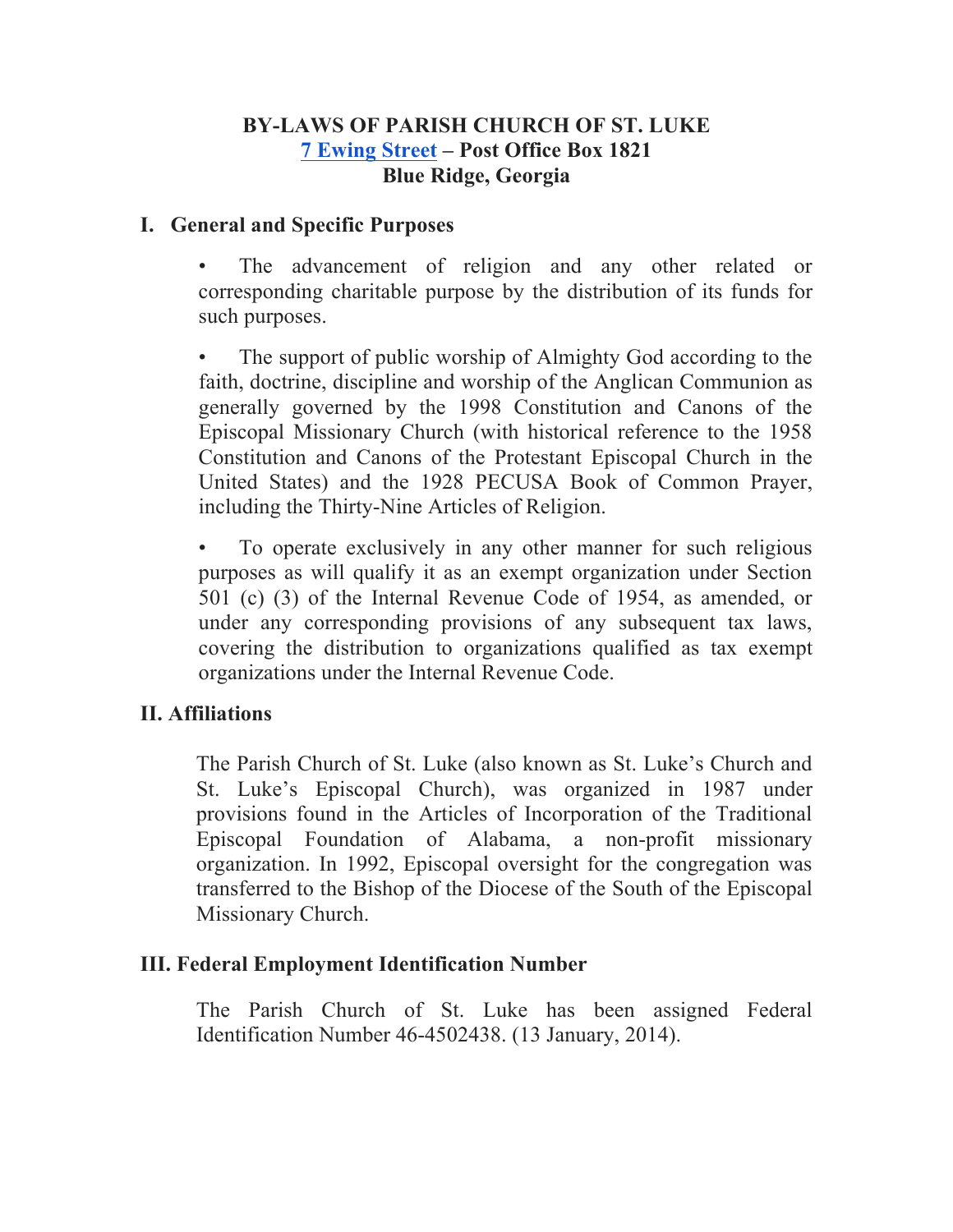# **IV. Officers**

• In accordance with the Canons of the Church, temporal affairs of the Parish are administered by the Vestry, made up of a Senior or Rector's Warden, chosen by the Rector from elected member of the Vestry, a Junior or People's Warden elected by the congregation at large from elected members of the Vestry, and six other Vestrymen, also elected by the congregation at large. Vestrymen may serve no more than two elected terms. Following a year, a person may stand for another term. The Rector is an ex-officio member the Vestry. It is his prerogative to chair all meetings. In his absence, the Senior Warden will preside. The number of Vestrymen may be increased by majority vote of the annual Parish Meeting held in January. Vacancies occurring, other than by expiration of Vestryman's term, shall be filled by the Vestry.

• Terms of office shall be for three (3) years according to a rotating scheme.

• Any action required or permitted to be taken by the Vestry under provisions of these By-Laws may be taken without a meeting, if members of the Vestry, individually or collectively, consent in writing. All Vestrymen must be contacted by telephone or email in advance. Five out of eight Vestrymen must respond in order for the vote to be valid. Such written consent or consent shall be filed with the Clerk (Secretary) and incorporated into the minutes of the proceedings of the Board at its next regularly scheduled meeting. Any such action take in this manner shall have the same force and effect as if taken by unanimous vote of the Vestry. Any certificate or other document filed under any provision of law which relates to action so taken shall state the action was taken by the unanimous written consent of the Vestry without a meeting.

Vestrymen must attend a minimum of seventy-five percent of regularly scheduled meetings (can only miss three meetings per 12 month period), unless providentially hindered, as determined by the Vestry. Failure to comply will require corrective action by Vestry, which could result in removal from Vestry.

The Vestry shall designate one person, but not necessary from within the Vestry, to serve as Clerk (Secretary). Term of office is one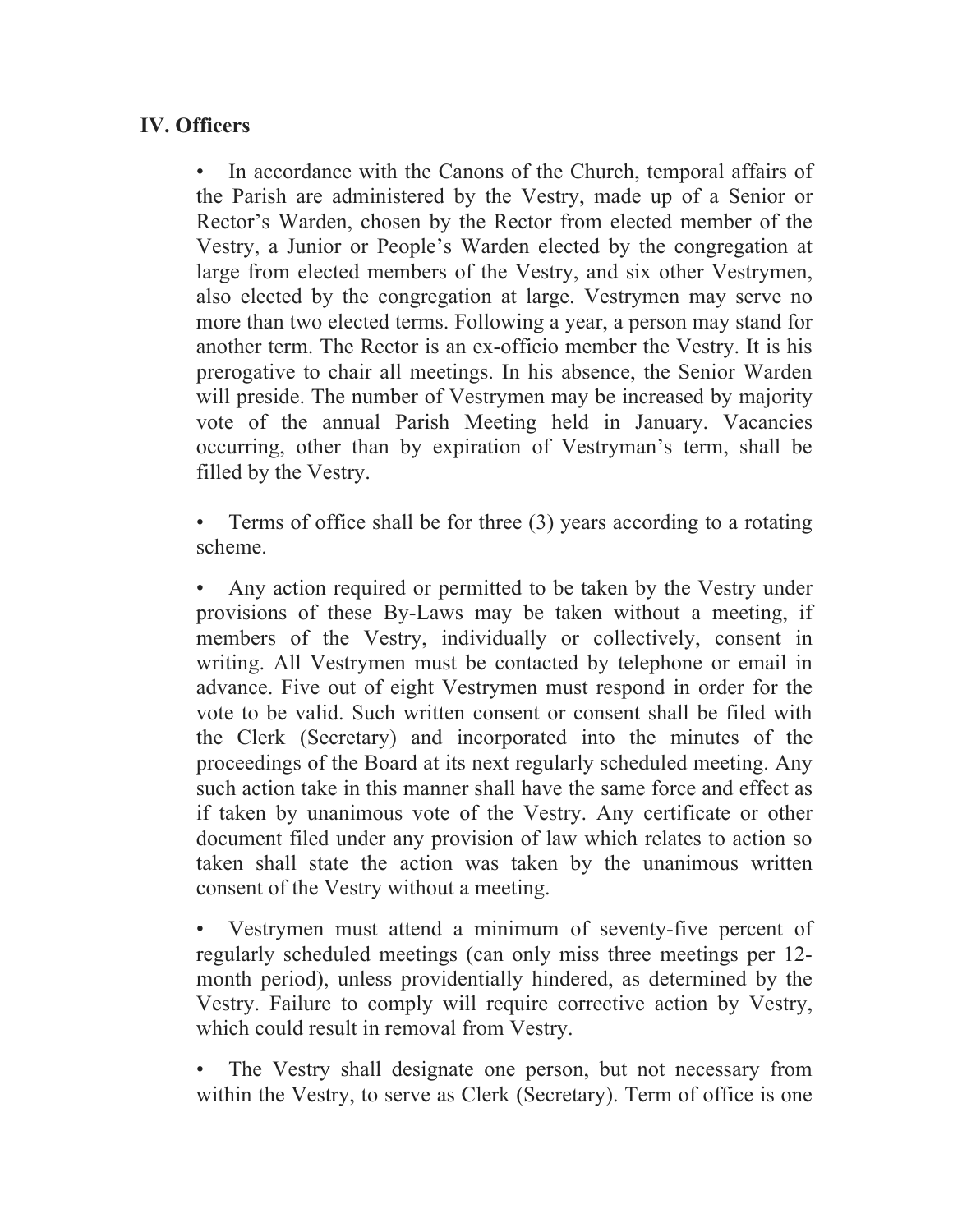year, with no term limits. It shall be his duty to keep the Minutes of Vestry meetings and to perform other duties properly belonging to his office.

• The Vestry shall designate one person, but not necessary from within the Vestry to serve as Treasurer, with no term limits. It shall be his duty to receive, care for and disperse the monies of the Church in accordance with direction of the Vestry at its regular meetings. In addition, he shall be the Custodian of securities.

Whenever the office of Churchwarden or Vestryman shall become vacant during the term of such office by reason of removal, resignation, death, or otherwise, a successor shall be elected by the Vestry to fill such vacancy for the remainder of the unexpired portion of the term.

The Vestry is authorized to purchase, lease, receive, hold, let, mortgage, sell, and otherwise take and dispose of all manner of property, tangible and intangible, real personal, or mixed. No real property held by the Vestry shall be bought, sold, or encumbered with the approval of a majority of the Vestry. The Senior Warden and/or Rector may elect to take such a matter to either a regularly or specially called Parish Meeting for confirmation.

## **V. Requirement for Voting**

Any baptized and confirmed person, eighteen (18) years of age or older, who professes and accepts the faith, order, and worship of the Holy Catholic Apostolic Church as specified by the Anglican Communion and enshrined in the Book of Common Prayer, including the Thirty-Nine Article of Religion, is eligible for voting membership. Additional requirements for voting include that a person be Baptized, Confirmed or Received into the Anglican Communion (or ready and desirous to be Confirmed or Received), a regular attendant at the worship of this church and a giver of record, unless for good case prevented.

## **VI. Church Congregational Meeting**

• Qualified voters, present at an annual or special meeting, shall constitute a quorum for the transaction of business. The affirmative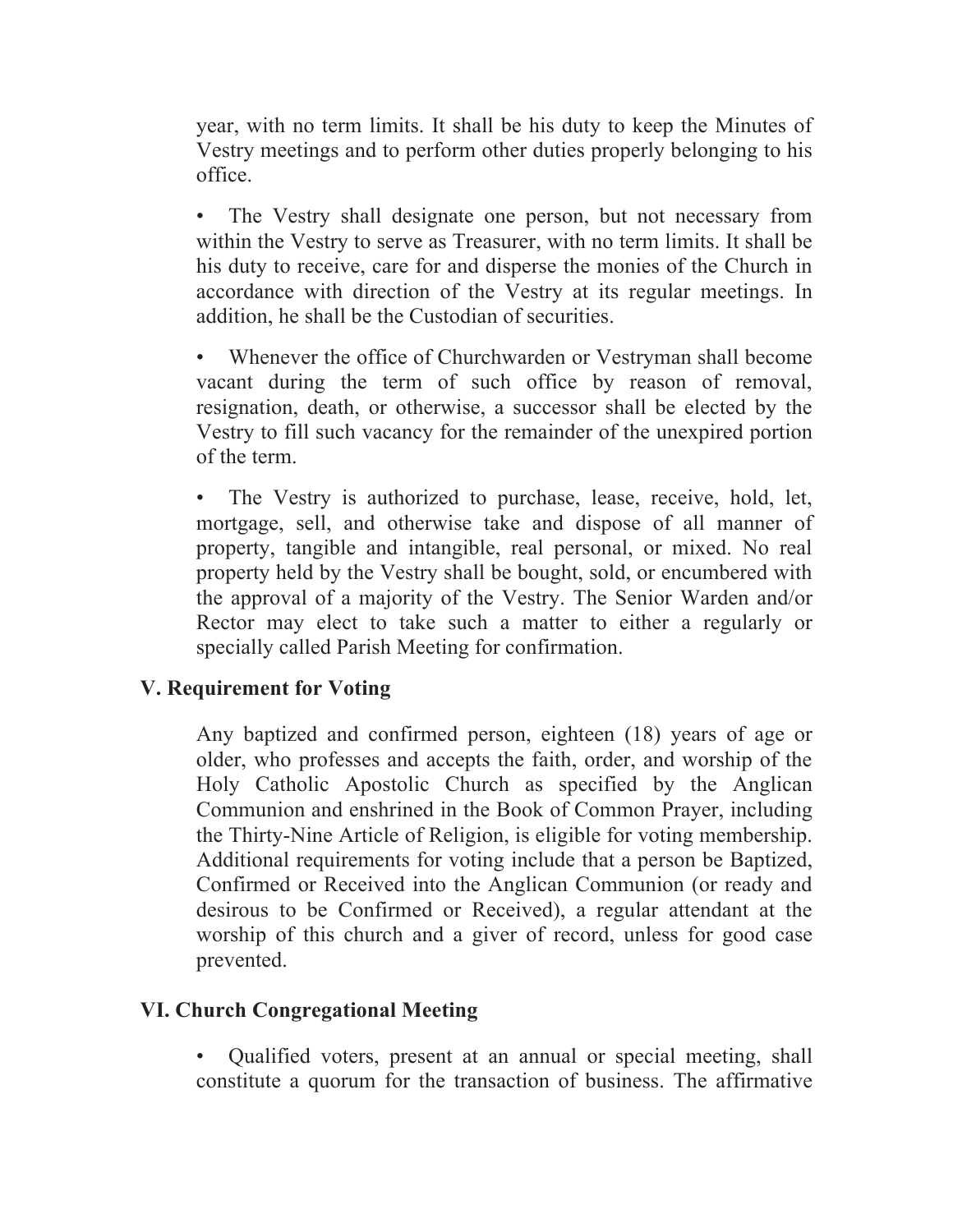vote of the majority of the Qualified Voters present at the meeting shall be the act of the Parish.

• Proxies. Qualified Voters present at a meeting are entitled to vote. There may be proxy voting. A proxy is defined as a written and signed authorization by a qualified member giving another member the ability to cast his or her vote in his or her absent.

The annual Parish meeting shall be held in January. Terms of service of elected officers begin at the close of the annual meeting.

In the event, a vacancy occurs between annual meetings, the Vestry may appoint a member in good standing to fill the vacancy until the next annual meeting.

• Notice of annual and special meetings must be announced two  $(2)$ consecutive Sunday at the morning services prior to the date of the meeting. The notice shall include qualification for persons eligible to vote.

All meetings shall be conducted in accordance with the current revision of *Robert's Rules of Order*.

## **VII. Earning and Activities of Parish**

• No Part of the net earnings of money held for this Parish shall inure to the benefit of, or to be distributable to its members, Vestry officers, or other private persons, except that the Vestry shall be authorized and empowered to pray reasonable compensation for services rendered to make payments and distributions in organizations as established.

• No substantial part of the activities of this Parish shall be the carrying on of propaganda, or intervene in (including the publishing or distribution of statements) any political campaign on behalf of any candidate for public office.

• Notwithstanding any other provisions of these By-Laws, the Parish shall not carry on any other activities not permitted under the Internal Revenue Code of 1954 (or corresponding provision of any future United States Internal Revenue Law).

### **VIII. Distribution of Assets**

Should be the Parish be dissolved, the Vestry shall, after paying or making provision for the payment of all liabilities of the Parish dispose of all the assets exclusively for religious purposes as shall at